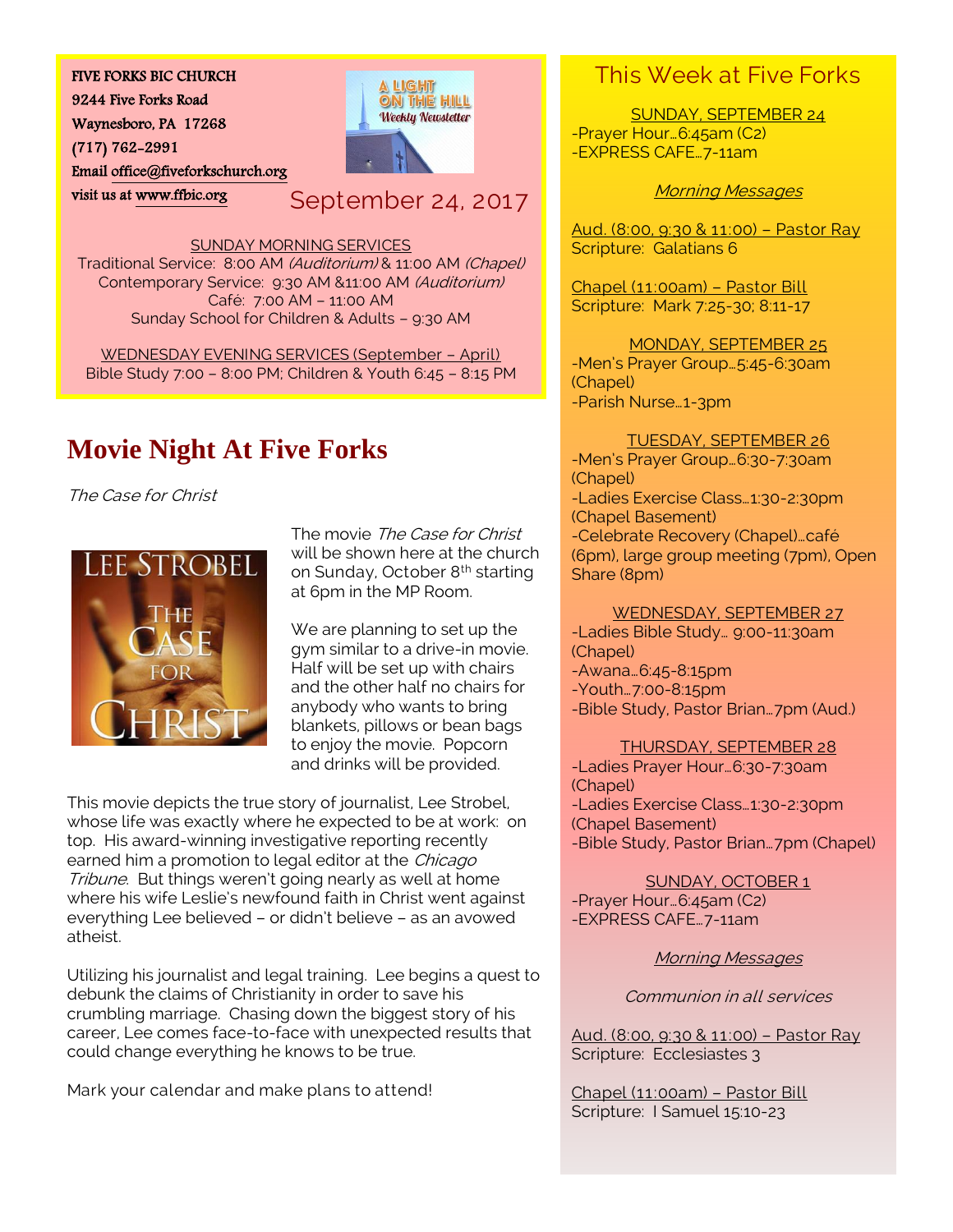## *Five Forks Church Baptism Service*



Sunday morning, October 15<sup>th</sup> during the church services, you can choose to get baptized. (8am, 9:30am, 11am)

H2O… plain old, ordinary, common, everyday… water! We use water all the time. We use water to wash our bodies, to brush our teeth, to clean our cars and to flush our toilets.

We drink it, cook with it, and swim in it. 83% of our blood, 70% of our brains and 90% of our lungs are made of water!

Interestingly, Jesus tells his followers to take this very common and ordinary thing and cover their bodies with it for HIS sake… it's called baptism. The symbolism carries various meanings. But essentially it's our way of associating our lives with Jesus. When Jesus was leaving to go back into heaven (Matthew 28), the last command he gave his followers was, "Go and make disciples baptizing them in my name." Baptism is like saying, "I am a follower of Jesus and I am not ashamed about it. I want to be known as one who loves God. I realize that I am sinful and in need of cleansing and I believe that Jesus and his community are the ones that offer that cleansing. I am now a part of that group."

This is not something we take lightly. This is a serious commitment. People in the early church could be kicked out of the synagogue, they could lose their jobs, they could wind up in prison, even lose their lives over baptism.

Jesus was sent to a cross… in the early church when you got baptized you were saying, "I am a follower of that guy."

Baptism, in one sense is just water, but in another sense it is a HUGE, powerful, life-changing commitment. In your journey of faith it is something you will look back on and say, "That's the day I put a stake in the ground for Jesus"…it's when you stand up and tell the entire world, "I am not ashamed of Jesus, I am his follower."

So on Sunday, October  $15<sup>th</sup>$  we want to invite you to take that incredible step and we'll celebrate with you as a church! Anybody interested in getting baptized needs to contact Pastor Shaun as soon as possible at [shaun@ffbic.org](mailto:shaun@ffbic.org) or 717-762-2991. We have an interview sheet for you to fill out and we'd also like to sit and talk with you about your decision to get baptized and set up a time to video record your testimony.

### *Five Forks Membership Service*

If you have made the decision to follow Jesus and you have been baptized and you see yourself as a committed part of the Five Forks Church, we would like you to consider becoming a member at Five Forks. The membership service will be held on Sunday, October 22<sup>nd</sup> during the church services. If you are interested in hearing more about membership at Five Forks, please contact Pastor Shaun a[t shaun@ffbic.org](mailto:shaun@ffbic.org) or 717-762-2991.

### **Attendance**

ATTENDANCE (September 17)

#### **Sunday's Worship Total = 639**

 $8:00$  Auditorium =  $145$  $9:30$  Auditorium = 244  $11:00$  Auditorium =  $186$ 11:00 Chapel =  $47$ Bible Connection  $= 9$ Nursery  $(9:30 \& 11:00) = 8$ 

#### **Total Sunday School = 275**

Adult Education Attendance = 105  $Berean = 13$ Golden Link  $= 35$ Through the Bible  $= 17$ The Christian Family Life Class = 29  $8:00$ AM Café Class =  $0$ Alpha Omega Discussion  $= 6$ Men's Resolution Class = 5

Wednesday Eve. (Sept.  $20$ ) =  $278$ 

### Food Pantry " Item of the Month" for SEPTEMBER:

Canned Meat (Tuna, Salmon, Chicken)

Place donations in the orange tub in the lower lobby.

Operation Christmas Child " Item of the Month" for SEPTEMBER:

Dolls, Small Pillow (to cuddle), Small Stuffed Toys (no animalsit can't be anticipated whether the animal is sacred, considered unclean, or has something associated with it in the cultures that affiliate animals with the spirit world.)

Place donations in the designated boxes in the lower and upper lobbies.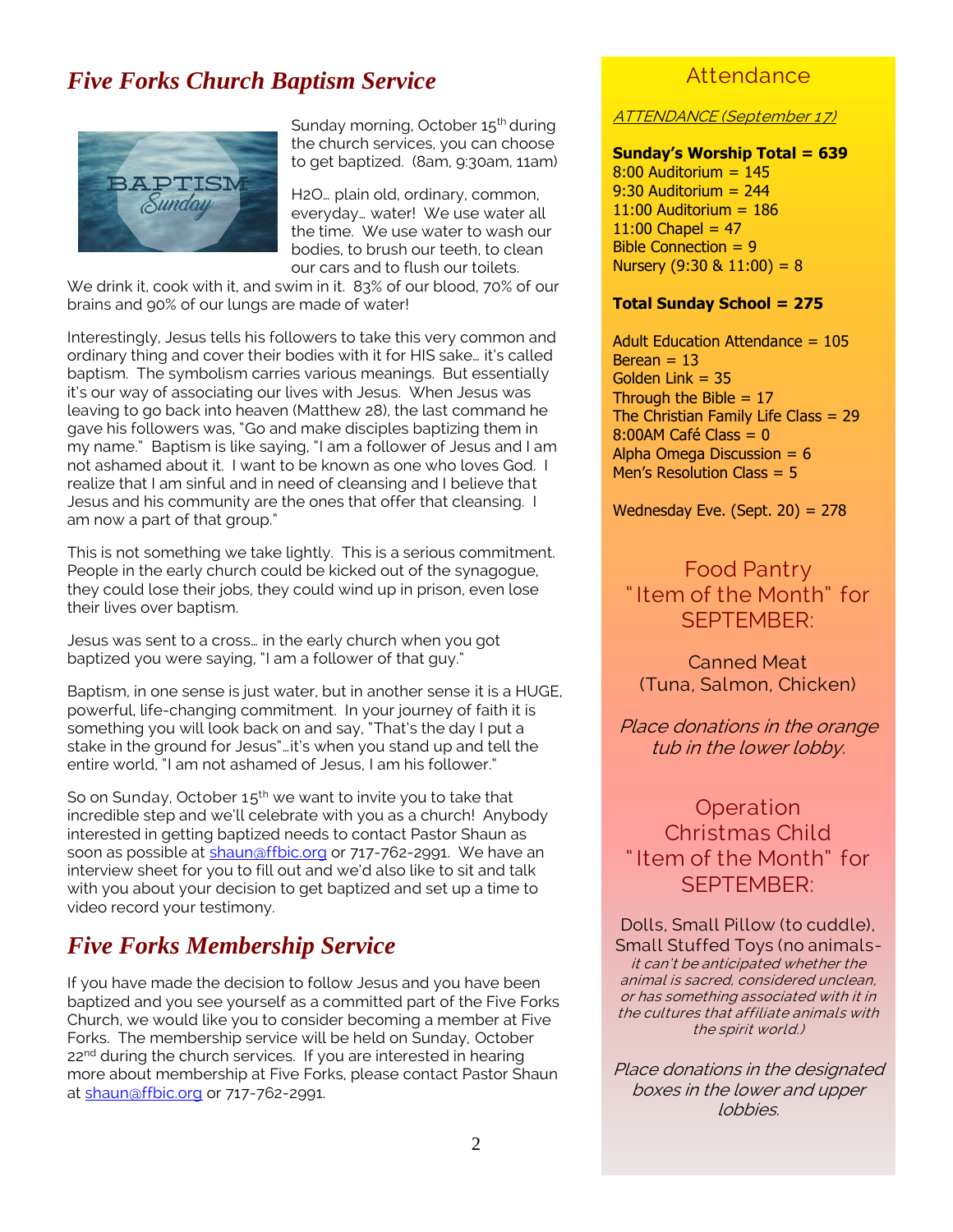## *WHAT WILL YOUR ROLE BE?*



As our Church Board continues to define our purpose as a local church, we look to build "Community Within" through our annual Church Auction. Our vision is to make this event one that draws people together, allows people to use their talents and gifts to glorify God, and ultimately gets our youth group closer to having their own space to worship and draw near to God. We see this event as an opportunity to move from "attending church" to "being the church".

As such, we believe there is a role to play for each person who attends Five Forks. Please prayerfully consider which of the following roles God may be calling you or your family to fulfill:

- Donator: You can make or do something to donate to sell at the auction. It could be a blanket, a cake, a dinner, babysitting, cleaning, handyman work, scrapbooking, furniture, artwork, yard work, or something else. Maybe you don't feel gifted in that way, but God has blessed you financially and you can buy and donate gift cards, tickets, or vacation rentals. If neither of these fit, you could possibly ask the businesses that you visit if they would be willing to donate an item to our auction. The sky's the limit!
- Volunteer: Planning and executing the auction will take a lot of work. Maybe you have some extra time that allows you to volunteer to help in the planning or even in helping everything to run smoothly the night of the auction. This year we are hoping to allow more families to participate in the auction by offering childcare. We are planning to present a movie in the chapel for children to watch. Maybe you have your clearances and could help in this area. Or maybe you could help monitor and run the silent auction. There are plenty of possibilities. Just let us know you are able to help and we can find a spot for you!
- Buyer: We hope that you will all consider attending the night of the auction to bid on items in both the live auction and the silent auction. Even if none of the items on the auction list appeal to you, please join us to have dinner and share in fellowship as we draw the church together.

If you are willing to donate or volunteer, please let Melissa Mitchell know by calling 717-749-5410 or emailing smitch466@embarqmail.com.



## *Five Forks Fellowship*

The Five Forks seniors are planning to attend Fall Senior Day at Roxbury on Tuesday, October 10<sup>th</sup>. .

Come hear the Foresters Gospel Music Group and enjoy a day of worship, fellowship, food, and music!

You may drive to Roxbury and meet us or you can come to the church and travel with us. We'll have the church van available for transportation. If you want to ride the van, be at the church by 8:00am

Roxbury needs us to register in advance, so if you would like to go, please contact Pastor Brian at 717-762-2991 or [brian@ffbic.org](mailto:brian@ffbic.org) by Sunday, October 1<sup>st</sup>. .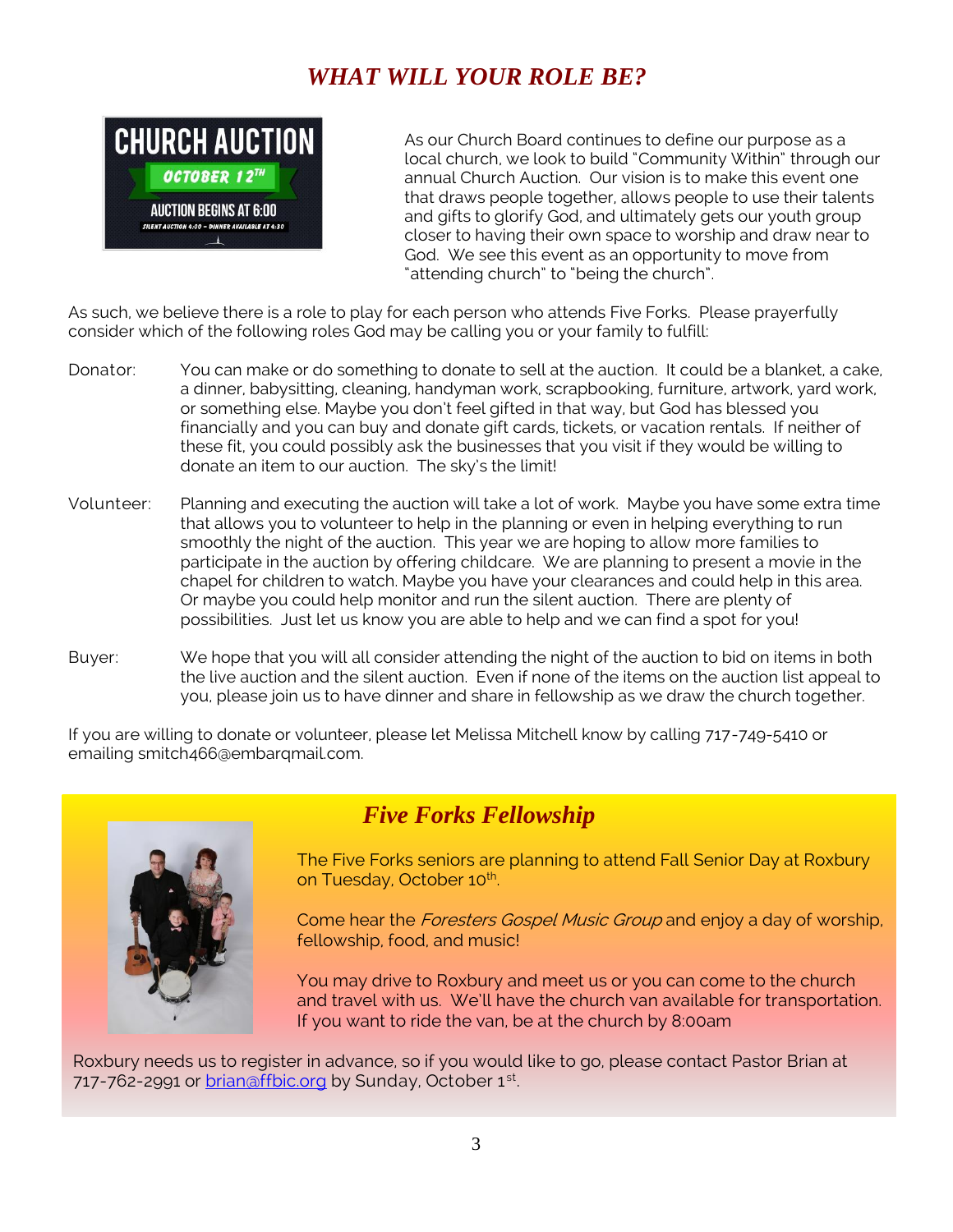

### Cousins of the Dove – 3 bks -by Mindy Clark & Leslie Gould (L-CLA)

Follow a family of French Huguenots through several centuries in this series which interweaves historical suspense and modern-day mysteries.

Secrets of the Shetlands – 3 bks -by Michael Phillips (L-PHI)

American Loni Ford's inheritance of substantial real estate on an island of Wales changes not only her life but the life of the local people on the island.





*We express our sincere sympathy to Robbie Staubs with the passing of his father, James Staubs on September 16, 2017.*



Let us pray: Dear God. please embrace those who are sick and hunting today and let them feel the warmth of Your Love. Amen!

Betty Bingaman Bill Flohr



Congratulations to Perscel & Doug Myers with the birth of their son, Patrick Jacob Myers on September 14, 2017. He weighed 7 lbs. 10 ozs.



í

Lois M. Kipe has moved to South Carolina. If you would like to keep in touch with her, her new address is:

> 934 Watsonia Dr. Aiken, SC 29803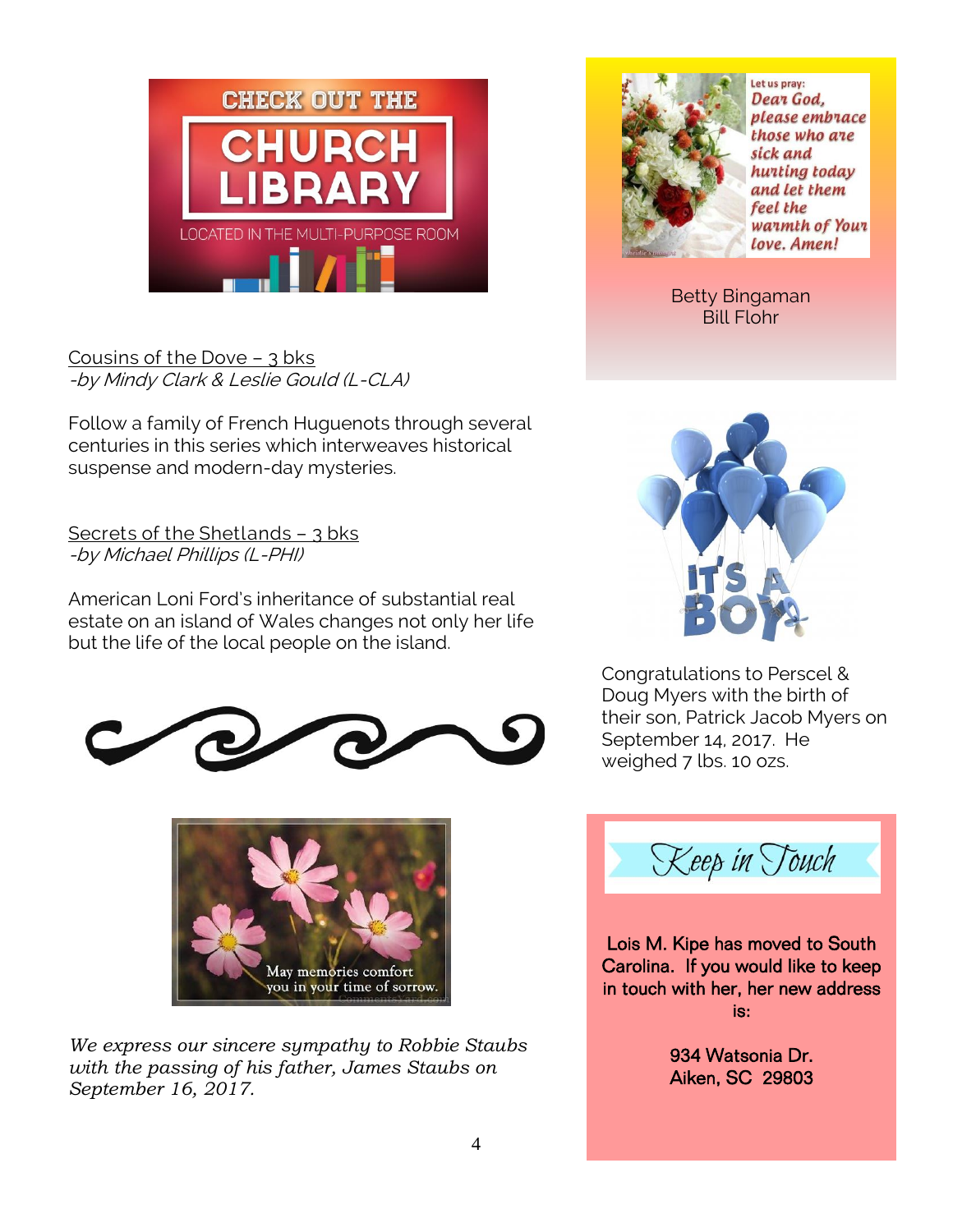## Coming Soon!



Five Forks Church Fall FUN Day…including Craft Show, Yard Sale and Bake Sale!

Saturday, November  $4^{th}$ . 8:00 A.M. – 3:00 P.M.

If you would like to rent a table(s), please fill out the flyer that was placed in your mailbox and return with payment to Linda Gift's mailbox or contact Linda at 717.749.3808.

Cost: \$10 for the first table and \$5 for each additional table.

Spaces sell out quickly, so don't delay!



## *When The Storms Rage Paint Night Fundraiser*



Come and join us for a fun night of painting and fellowship!! Friday evening, Sept. 29 from 6 to 8pm, here at Five Forks.

When The Storms Rage is hosting a paint night fundraiser to help offset the cost of our upcoming miniconference.

It's such a fun night, our instructor plays worship music while we paint and it's so relaxing!

Cost is \$30 a person and seats are limited to 40 people.

For more information or for tickets you can contact Jodi Martin at 717-352-3105 or email [whenthestormsrage@gmail.com](mailto:whenthestormsrage@gmail.com) .

Light refreshments will be served.

*Operation Christmas Child…*



On Saturday October 28, 2017 at 8:30 am, we will be organizing our traditional Christmas packing of shoe boxes in the MP Room.

With all the shopping completed and many items collected, we all need to come together and prepare these boxes.

This is a great opportunity to be a part of this ministry. Please plan on joining us, making this a fun exciting morning to bring joy to lots of children around the world.

Hope everyone marks his/her calendar for October 28<sup>th</sup> at 8:30. Snacks will be provided!!

Any questions please contact Penny Bakner 717-830-1614.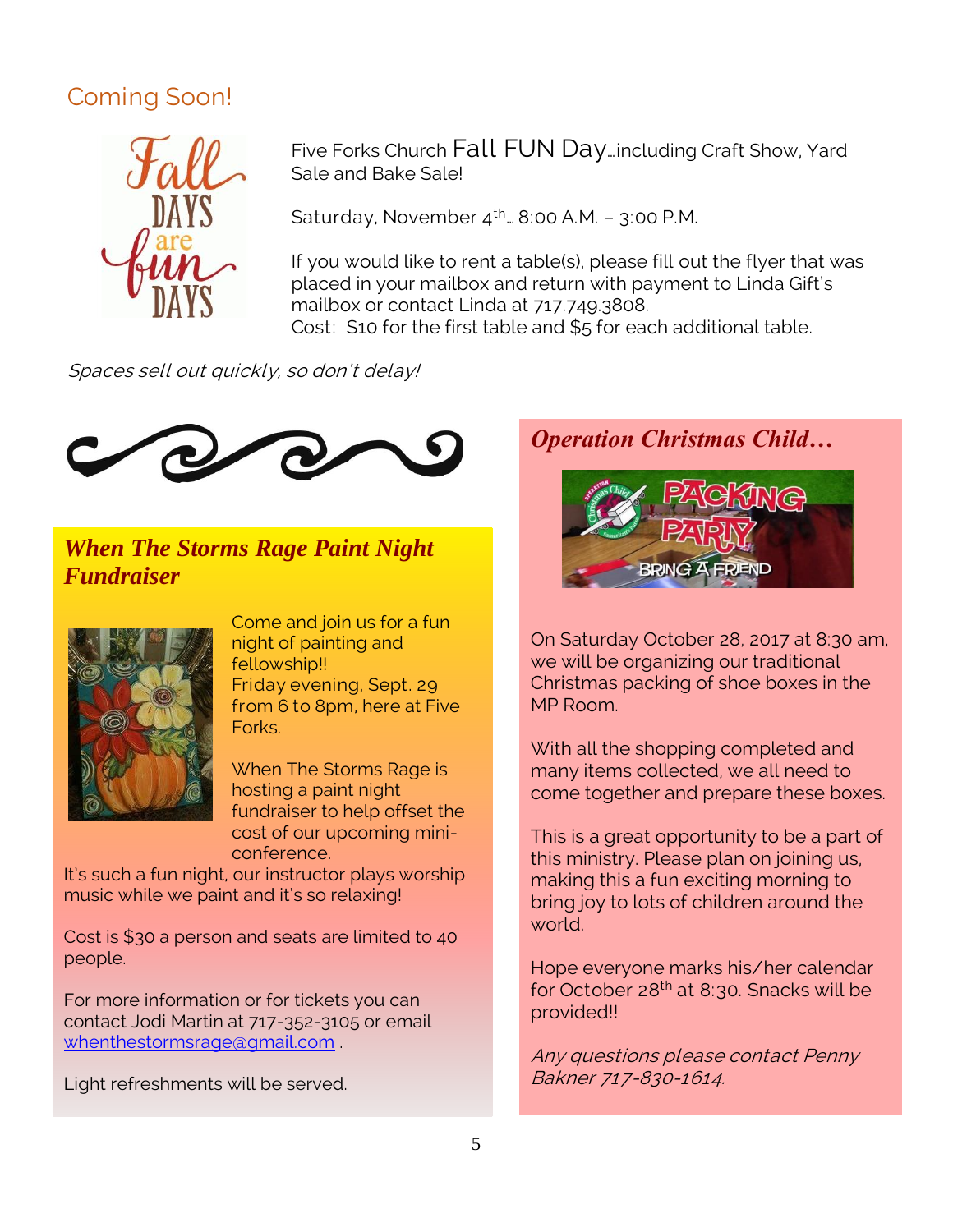*An Evening Of Songs And Stories With Peter Furler & Ryan Stevens with Special Guest Austin French*





Saturday, November 18th…7:00pm - Five Forks Church Auditorium (doors open at 6:00pm)

- \$20 General Admission
- Tickets will be available at the Five Forks Church Office or in the lower lobby before and after services approximately 6-8 week before concert.

### *Five Forks Bell Choir*



Have you heard the Five Forks Bell Choir play for Sunday Service? Have you asked yourself...how do they do that?

Now is your chance to find out. We have an opening for a ringer...don't worry, reading music is not a requirement...we can teach you what you need to know. We just need you to commit to a weekly rehearsal (Mondays from 6:30-7:30) from Labor Day to Mothers Day. Come with a willingness to have fun, "make a joyful noise", and desire to serve the Lord.

If you are interested in ringing, please contact Janice Besecker at 717.709.1490 or [jlbesecker@comcast.net](mailto:jlbesecker@comcast.net) as soon as possible.

## *Twenty17 Women of Purpose Conference*

**Pnsiled** Matthew 25:35

November 10 & 11 Giant Center, Hershey, PA

Communicator: Lysa Terkeurst Worship: Meredith Andrews Inspiration: Pam Tebow & Candace Payne



For details and how to register, visit [www.penndelwomenofpurpose.org](http://www.penndelwomenofpurpose.org/) or call 717-795-5921.